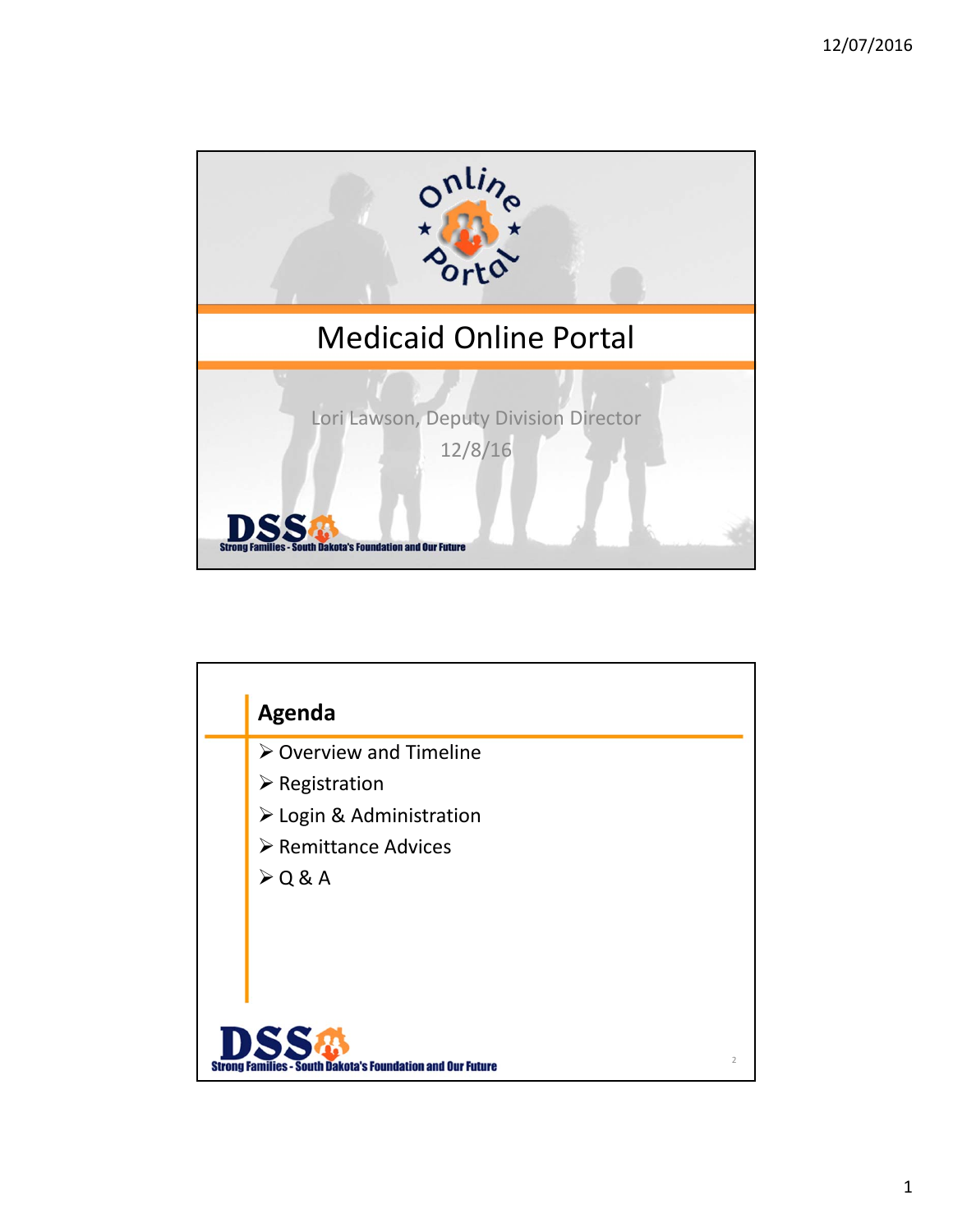

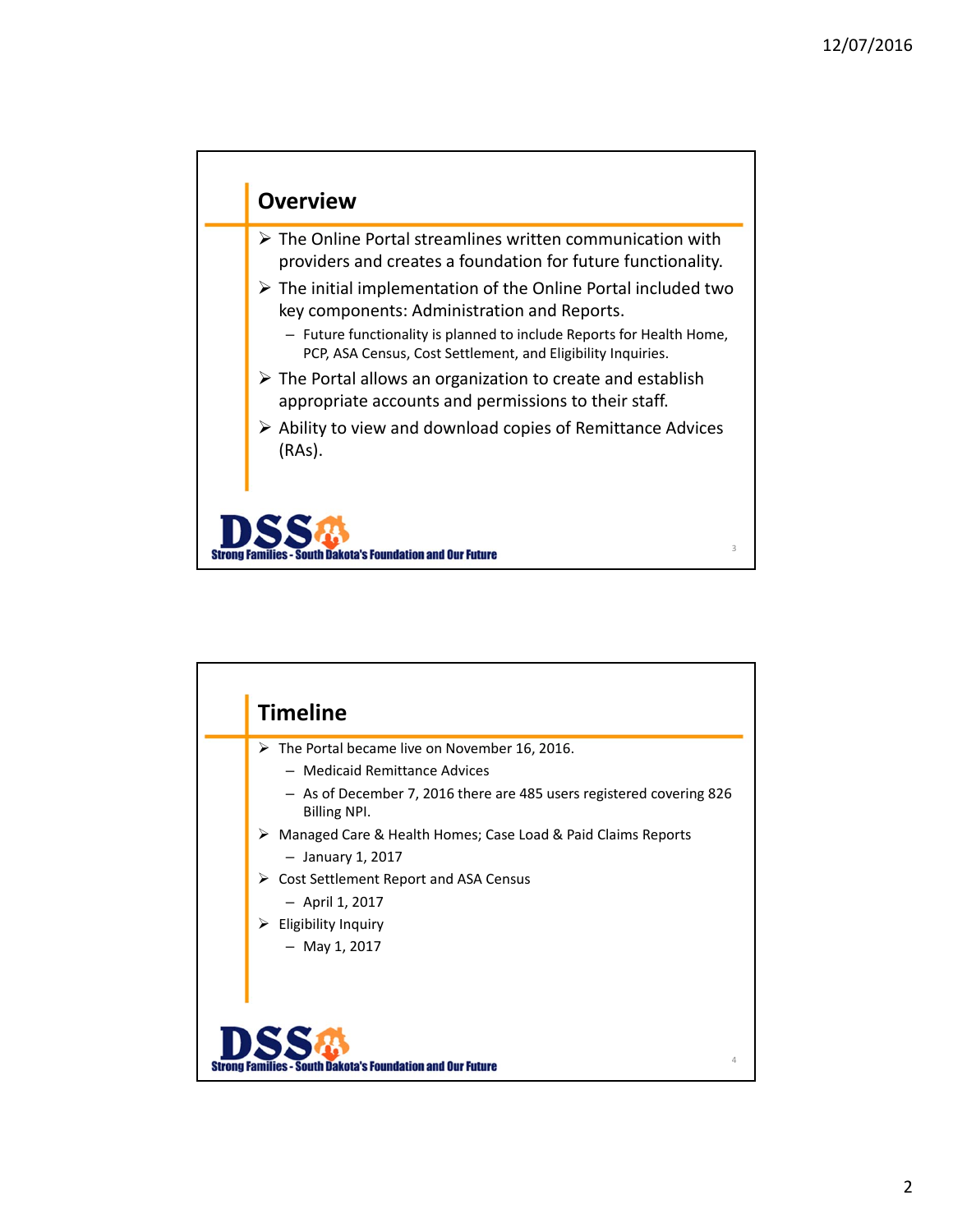

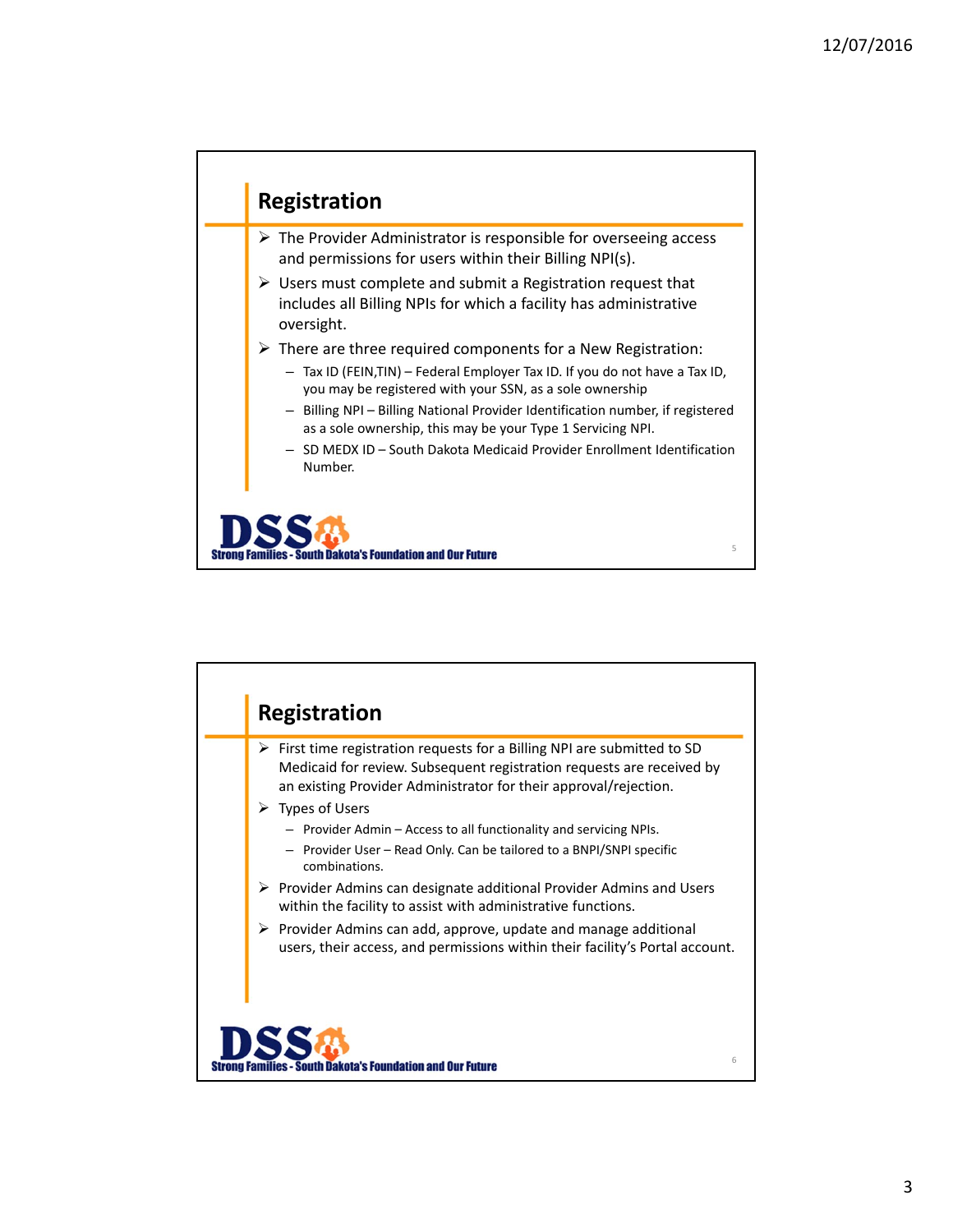

| Login<br>http://dss.sd.gov/medicaid/portal.aspx                                                                                                                                                                                                              |                                                                                                                         |
|--------------------------------------------------------------------------------------------------------------------------------------------------------------------------------------------------------------------------------------------------------------|-------------------------------------------------------------------------------------------------------------------------|
| θ<br>Welcome to the DSS Online Portal<br>Use a valid username and password to<br>gain access to the portal<br>For assistance with username and<br>password, contact your administrator.<br>For more help contact the State at<br>DSSOnlinePortal@state.sd.us | <b>LOGIN</b><br><b>Username</b><br>(Note: This is your login email)<br>Password<br>Forgot Password<br>Register<br>Login |
| <b>DSS&amp;</b>                                                                                                                                                                                                                                              |                                                                                                                         |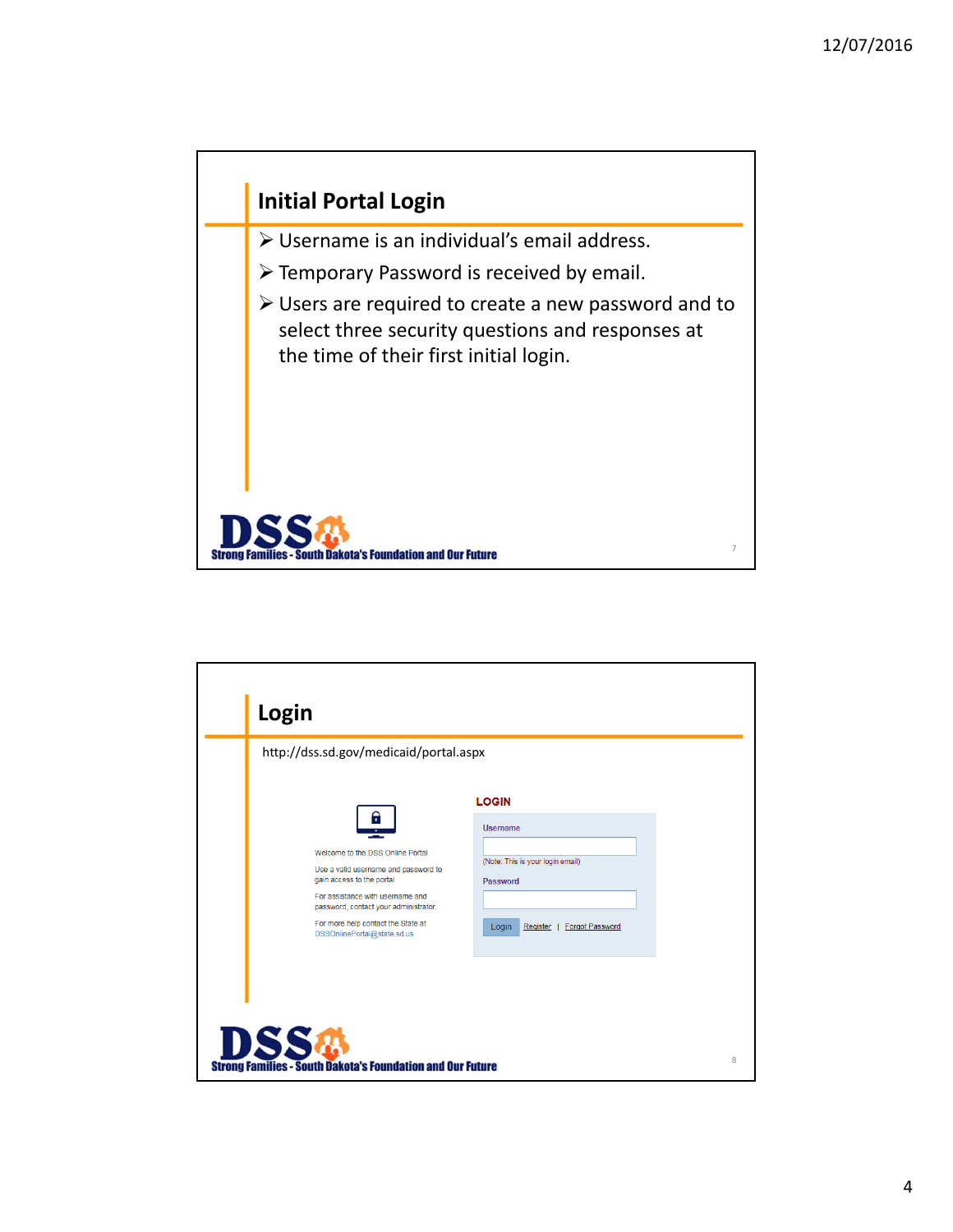| onlis                                                             |                                                                                                                                     |              | You are logged in as Provider User<br>User Guide   FAQ   1 Tester - |
|-------------------------------------------------------------------|-------------------------------------------------------------------------------------------------------------------------------------|--------------|---------------------------------------------------------------------|
| <b>Change Password</b>                                            |                                                                                                                                     |              |                                                                     |
| · indicates required fields                                       |                                                                                                                                     |              |                                                                     |
| Username                                                          | Please select security questions and provide answers                                                                                |              |                                                                     |
| tester.testerson@testers.test<br>(Note: This is your login email) | -Select-                                                                                                                            | ◡            |                                                                     |
|                                                                   |                                                                                                                                     |              |                                                                     |
| <b>Old Password</b>                                               |                                                                                                                                     |              |                                                                     |
|                                                                   | -Select-                                                                                                                            | $\checkmark$ |                                                                     |
| <b>New Password</b>                                               |                                                                                                                                     |              |                                                                     |
| (Note: Password should be minimum 8)<br>characters)               | -Select-                                                                                                                            | $\checkmark$ |                                                                     |
| Retype New Password                                               |                                                                                                                                     |              |                                                                     |
|                                                                   |                                                                                                                                     |              |                                                                     |
| Submi<br>Cancel                                                   |                                                                                                                                     |              |                                                                     |
|                                                                   | @ 2016 State of South Dakota MMIS. All Rights Reserved.                                                                             |              |                                                                     |
|                                                                   | Home   State Home Page   Disclaimer   Accessibility   Privacy Policy   Contact Us   HIPAA<br>700 Governers Drive   Pierre, SD 57501 |              |                                                                     |
|                                                                   | 606.773.3496                                                                                                                        |              |                                                                     |

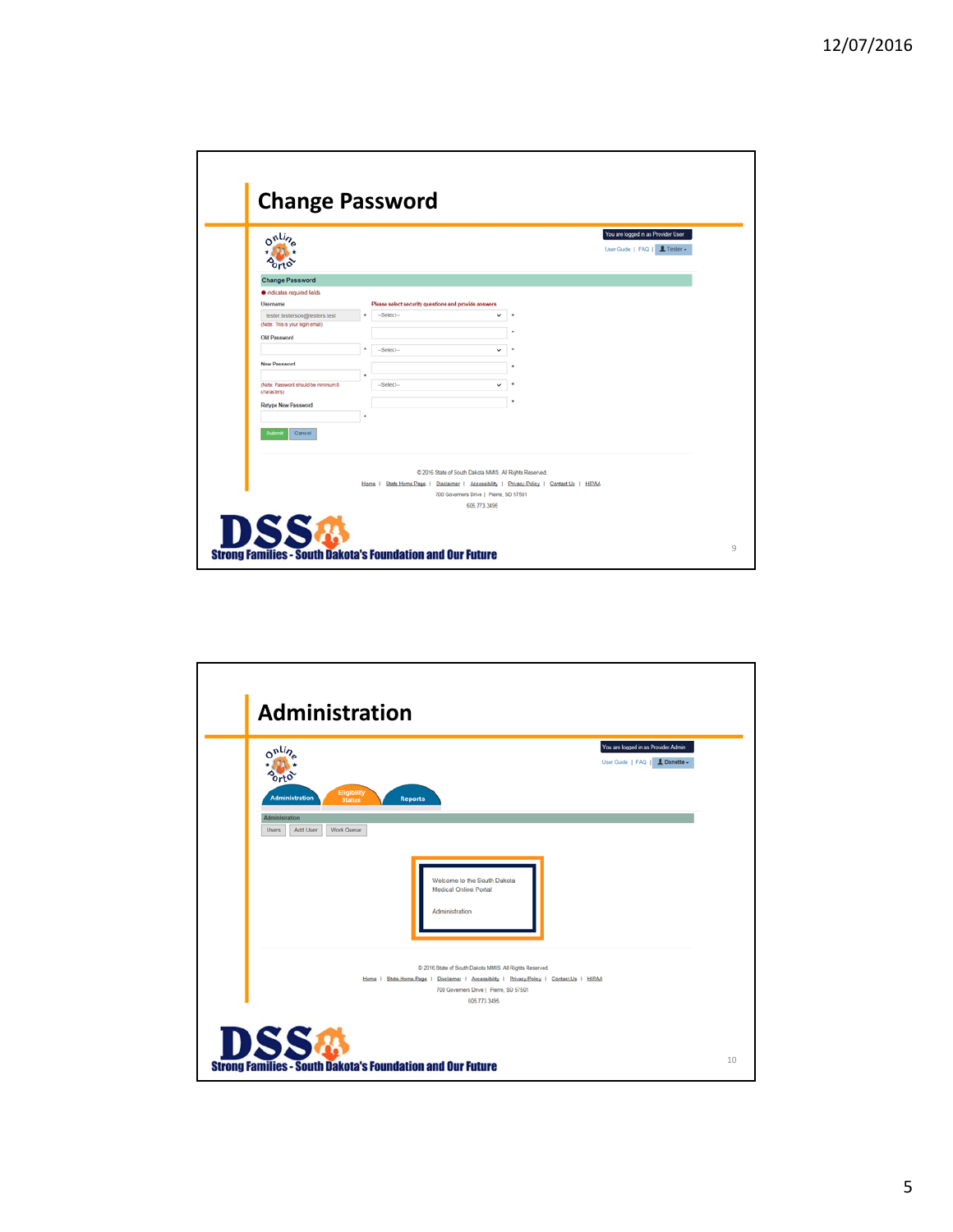| <b>Add Provider Admin</b>                |                               |         |                                                                 |
|------------------------------------------|-------------------------------|---------|-----------------------------------------------------------------|
| <b>Contact First Name</b><br>$\bullet$ * | <b>Contact Last Name</b><br>⋒ | $\star$ | Please select User Type to get started                          |
| <b>Contact Phone</b>                     | $\bullet$<br>$\star$<br>Ext   |         | <b>Provider Admin</b>                                           |
| <b>Contact Email</b>                     | $\bullet$                     | $\ast$  |                                                                 |
| <b>Contact Address</b>                   | €                             | $\ast$  | Please fill up the contact details to proceed to<br>next screen |
|                                          |                               |         | # indicates required fields                                     |
|                                          |                               |         | <b>N</b> Next<br>Cancel                                         |
| <b>State</b>                             | ◡                             | $\star$ |                                                                 |
| City                                     | $\checkmark$                  | $\star$ |                                                                 |
| Zip                                      | <b>V</b>                      | $\star$ |                                                                 |

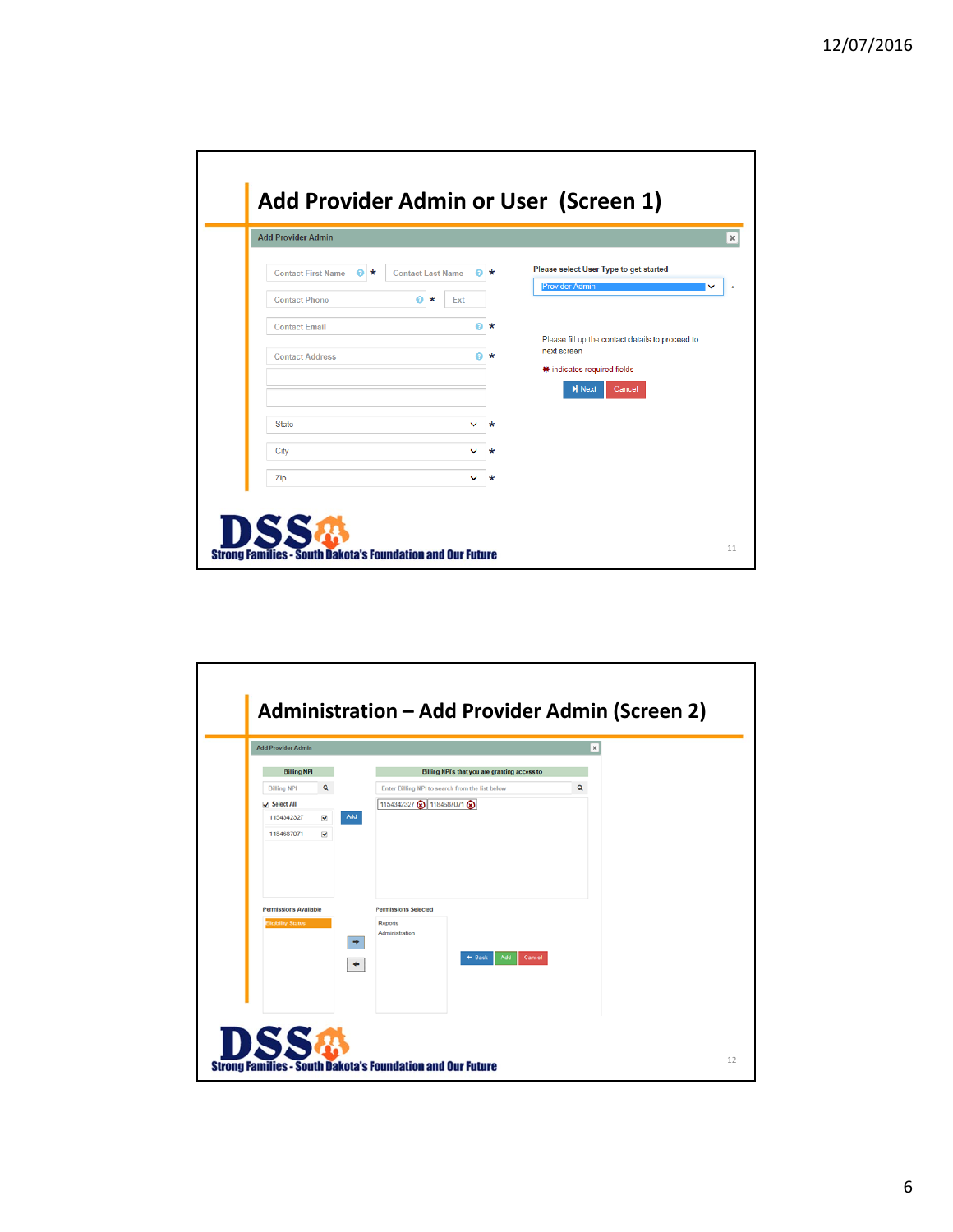

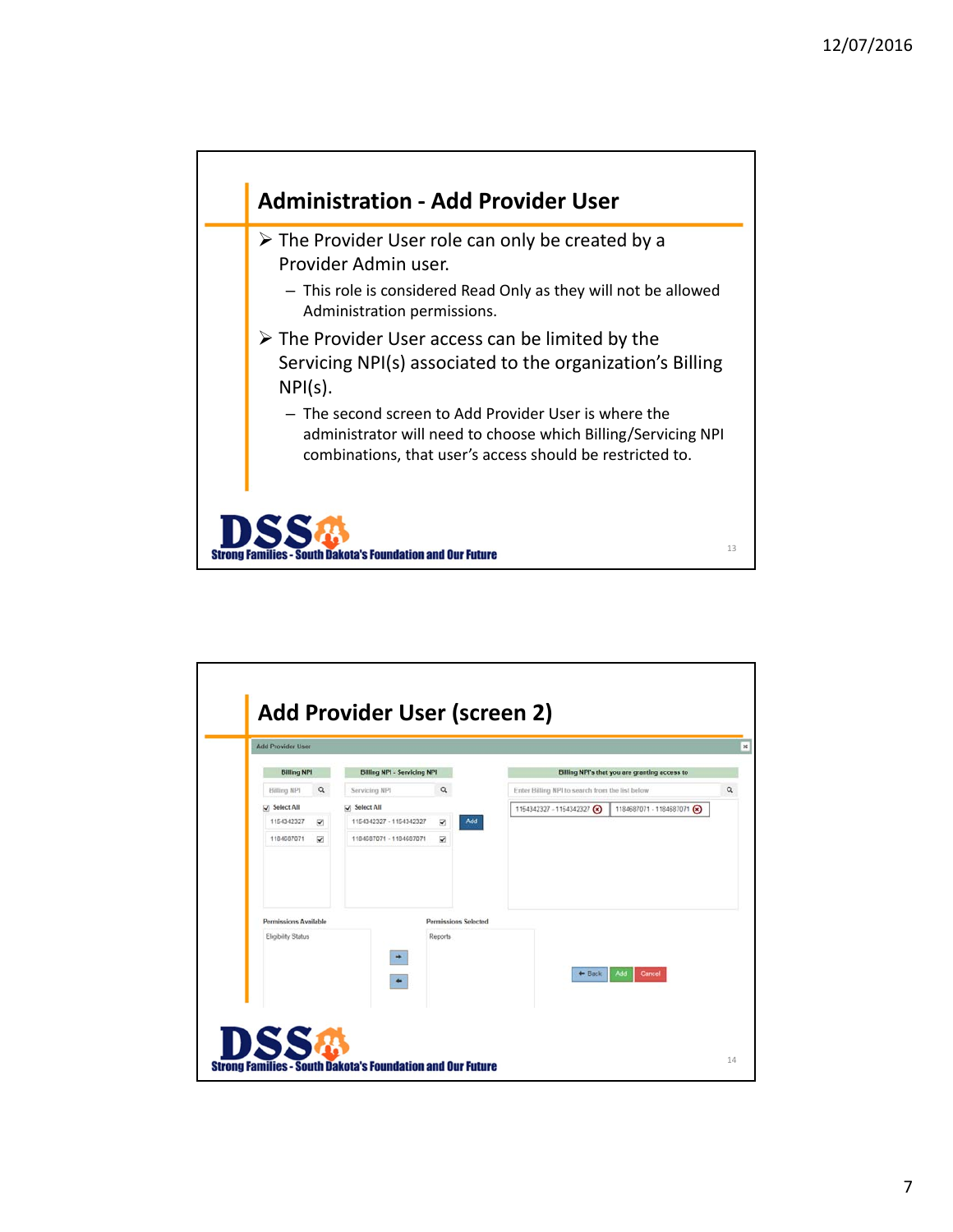